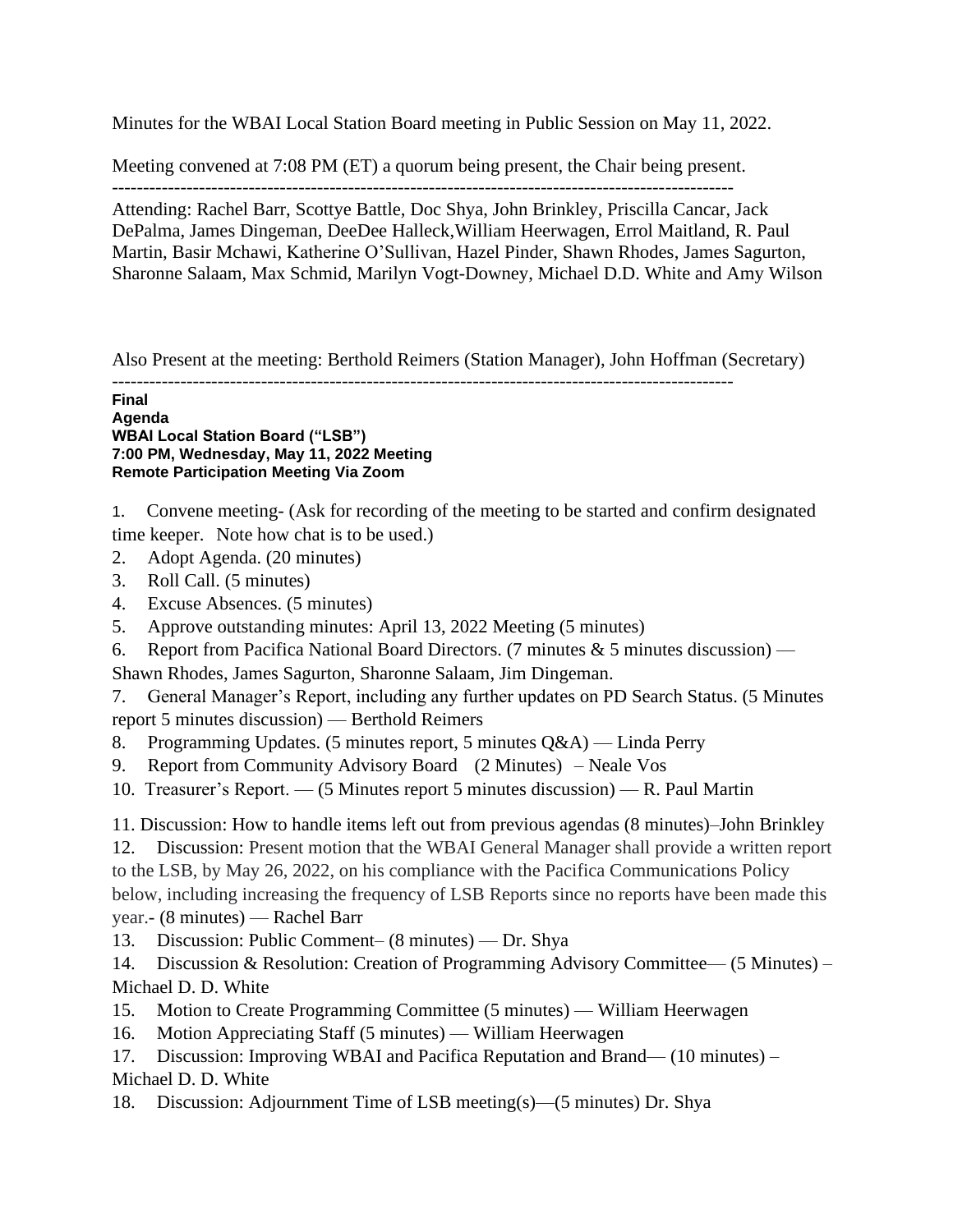-2-

19. Public Comment. (30 minutes, 2 minutes maximum per speaker before next in queue to speak. Must always begin no later than 9:15 PM.)

- 20. New Business. (5 minutes)
- 21. Adjourn no later than 9:45 PM. (ET)

----------------------------------------------------------------------------------------------------

**Motion:** (Michael DD White) "To adopt the agenda" 7:18 PM ET

The LSB discussed the motion.

**Motion:** (Michael DD White) "To amend the agenda to include a discussion led by John Brinkley about how to handle items left over from agendas from previous meetings" after item 15. 7:20 PM ET

The LSB discussed the motion.

**Motion:** (Michael DD White) "To amend the amended agenda to include a discussion led by John Brinkley about how to handle items left over from agendas from previous meetings" after item 10. 7:28 PM ET

The LSB discussed the amendment to the amendment.

This amendment passed without objection. 7:32 PM ET

The LSB then discussed whether this motion could become the main amendment to the agenda. This motion passed without objection 7:35PN ET

The amended agenda then became the main motion to be discussed. The amended agenda passed without objection. 7:36 PM ET

**Motion:** (James Dingeman) "To excuse absences of those not present. (passed without objection) 7:39 PM ET

**Motion:** (James Dingeman) "To approve minutes from April13, 2022 Public Session 7:40 PM ET

Report from Pacifica National Board of Directors (Shawn Rhodes, James Sagerton, Sharrone Salaam, James Dingeman):

--discussion of status of lawsuits and rulings/appeals

--efforts to block renewal of WBAI license

--IRS seizure from Pacifica accounts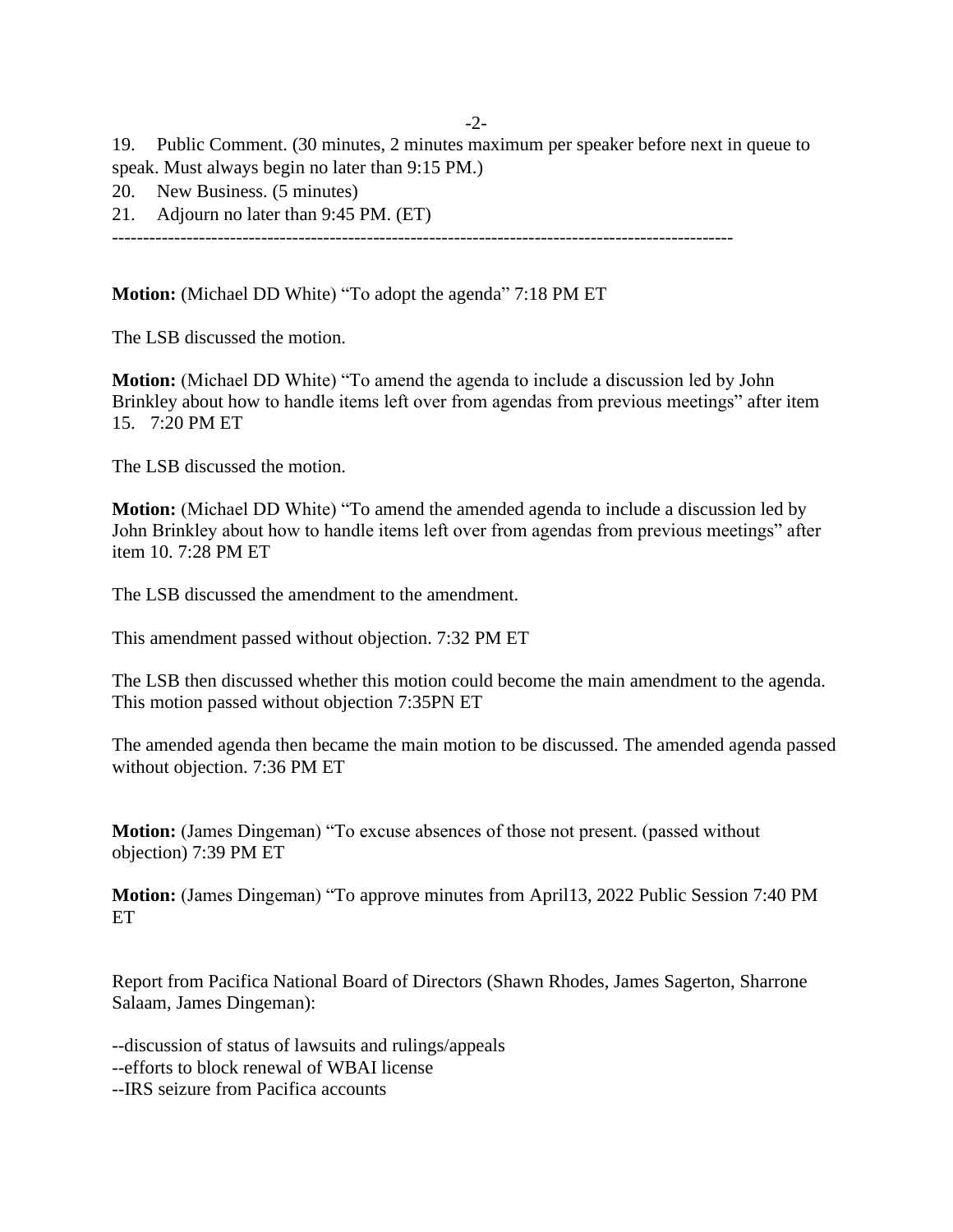--severe financial issues in three of the stations --990 filing

**Motion:** (James Dingeman) "To extend time for report from Pacifica National Board of Directors by five minutes" (passed without objection) 7:48 PM ET

**Motion:** (James Dingeman) "To extend time for discussion of Report of Pacifica National Board of Directors by five additional minutes" (passed 17 for, 3 against) 7:58 PM ET

General Manager's Report 8:11PM ET

--discussion of pitch weekend --discussion of second Tower campaign

**Motion:** (Basir Mchawi) "To extend time for report from General Manager by five minutes" (passed without objections) 8:19 PM ET

**Motion:** (William Heerwagen) "To extend time for report from General Manager by five additional minutes" (defeated 8 for, 9 against 2 abstentions) 8:31 PM ET

Programming Updates: Linda Perry submitted report in writing, full text appears after the minutes.

The Chair stepped down as Chair for the Program Director's Report as the Chair will discuss the report. 8:40 PM ET

When this discussion ended, the Chair resumed their role as Chair. 8:48 PM ET

Community Advisory Board Report (Neale Vos): Neale was not present to give report 8:49 PM ET

Treasurer's Report (R. Paul Martin):

--looking at all options to increase revenue for the stations

Discussion: How to Handle Items Left Over from Previous Agendas

**Motion:** (Michael DD White) "To devote 8 minutes to this agenda item" (passed without objections) 9:02 PM ET

## -3-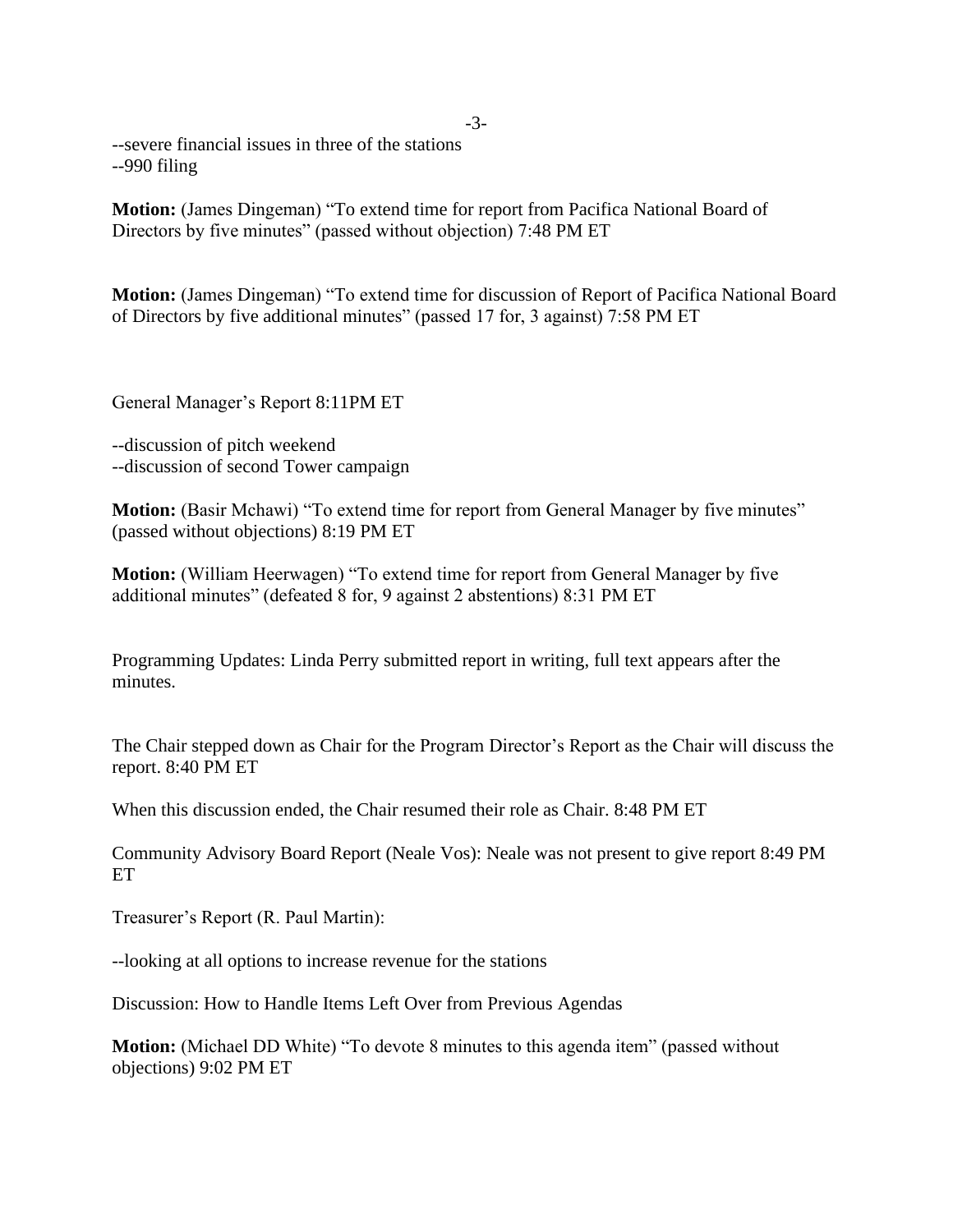-4-

**Motion:** (Michael DD White) "To extend time for this item by four more minutes" (passed without objections) 9:11 PM ET

Listener Comments 9:15 PM ET

During Listener Comments, Neale Vos presented the CAB Report

--Report to Listener --Goodshop.com

**Motion: (**John Brinkley**)** "To extend time by five minutes the previous matter before Public Comments" 9:45 PM ET (passed 13 for, 6 against two-thirds required)

**Motion:** (John Brinkley) "To put unfinished business on the agenda right after Treasurer's Report" 9:51 PM ET

**Objection**: (R. Paul Martin) raised objection that motion is out of order as this would be a Special Rule and does not meet the requirements for a Special Rule. Requires previous notice and then a two-thirds vote in favor of the motion after a meeting to present the motion has already taken place.

The LSB discussed the motion and objection.

The Chair then ruled that the motion was out of order. 10:00PM ET

**Motion: (**Michael DD White**)** "To adjourn" 10:01 PM ET (passed without objection)

The meeting was adjourned at 10:01 PM ET Submitted by John Hoffman, Secretary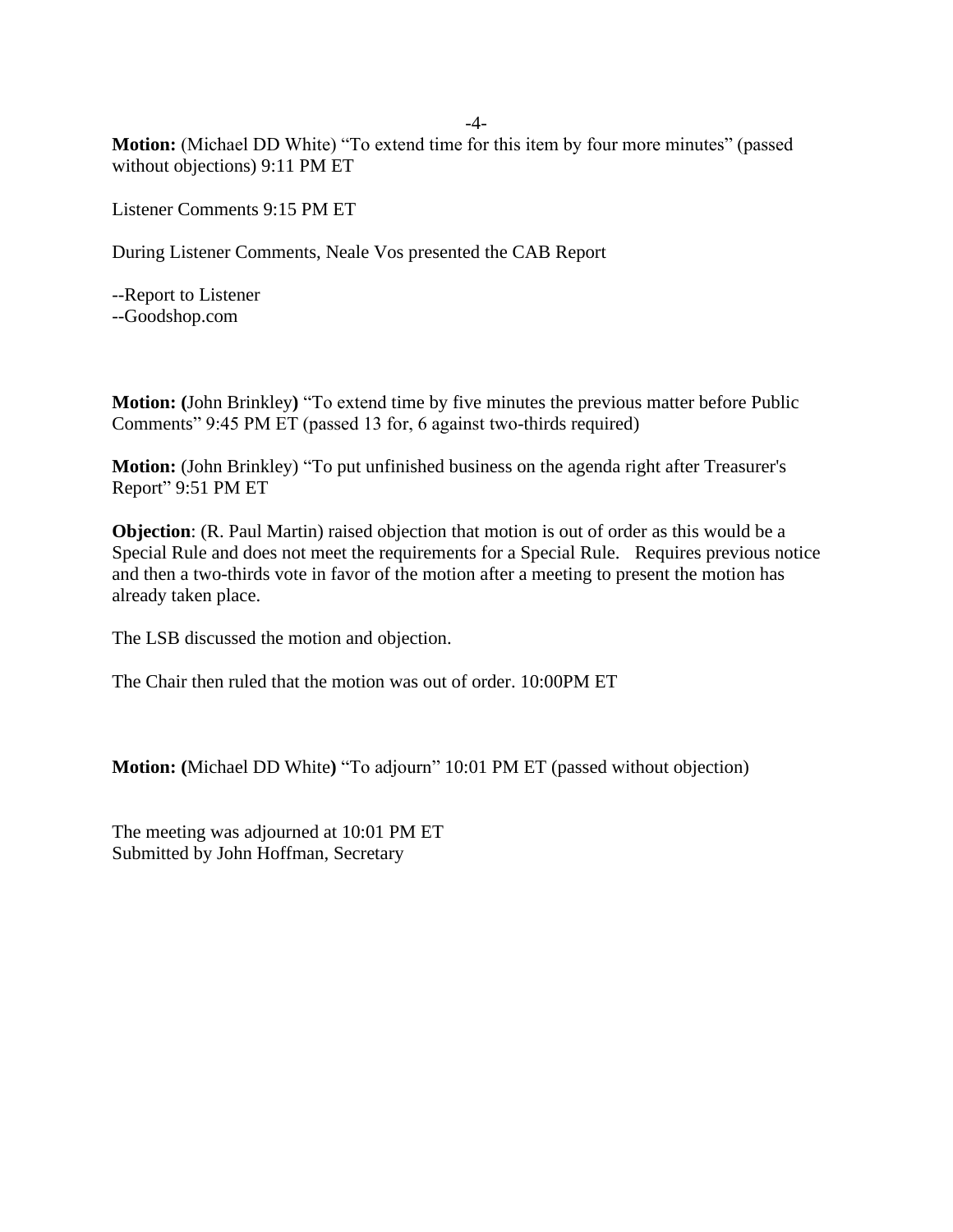Linda Perry Report

WBAI began a reading of War and Peace on Bob Fass' Radio Unnameable Thursdays at Midnight. It's a 1970 reading from the Pacifica Radio Archive done at WBAI.This will go through the summer. This week is Part Two. We may send weekly downloads to our buddy list as a perk and are thinking of other perks which can be made available. Ideas for buddy perks are welcome.

This May has seen 10 new buddies so far.. one is a \$50 a month buddy. An on air thank you cart will be put together soon. And today we received an \$1800 donation during Sojourner Truth's Cuba/Lumumba pitch show. It was a good day moneywise with over \$7000 raised in pledges. Black Agenda Radio has been relaunched. It is broadcast Fridays at 5pm with Margaret Kimberley. I am sharing it on audioport with the network. It received a good welcome back reception so far. I'm also sharing Covert Action Bulletin in the same way. The Chris Hedges Show, On Contact, is now called Chris Hedges Report, same time 12:30 on Sundays. This past Sunday, WBAI broadcast an open phones Mother's Day program hosted by Frenchie Davis. It brought our listenership together with tributes to Moms and other nurturers. We should do more of this kind of programming where listeners express their innermost thoughts and recollections as well as their experiences with a welcoming host. Also Code Pink broadcast an interview with Stella Morris, married to Julian Assange. It was very moving when she speaks about bringing their two children to see Julian. On the Count also did a moving program about visiting people behind bars at Rikers this mother's day weekend. Speaking of the weekend, David Rothenberg will be broadcasting a breaking news interview on Saturday with the real story behind the so called "fatal attraction killer" dna evidence and her innocence. Driving Forces which is on Thursday at 5pm broadcast a live interview with Eric Adams.They'll have Tish James on in a few weeks. And Jeff who cohosts the program is doing a pride special on June 5th.

As indicated in my last report, What's Going On!(WGO), our new morning drive time program at 7a is proving to be a winning combination with rotating hosts. Bob Hennelly i bringing in many different union members covering a range of issues on Mondays and Linda Sarsour is powerful and delightful now on Wednesday mornings bringing in a range of activists to our listeners. Note that Felipe Luciano who hosts WGO on Thursdays has a 1.0 share in the metro Nielsen metric. In the 6-10a time frame, WBAI is #39 out of 89 stations in the metro area.Not great but much better. I'm waiting on our online stream to be counted and on entering surrounding areas within our range to be figured into our listenership numbers. At present in the